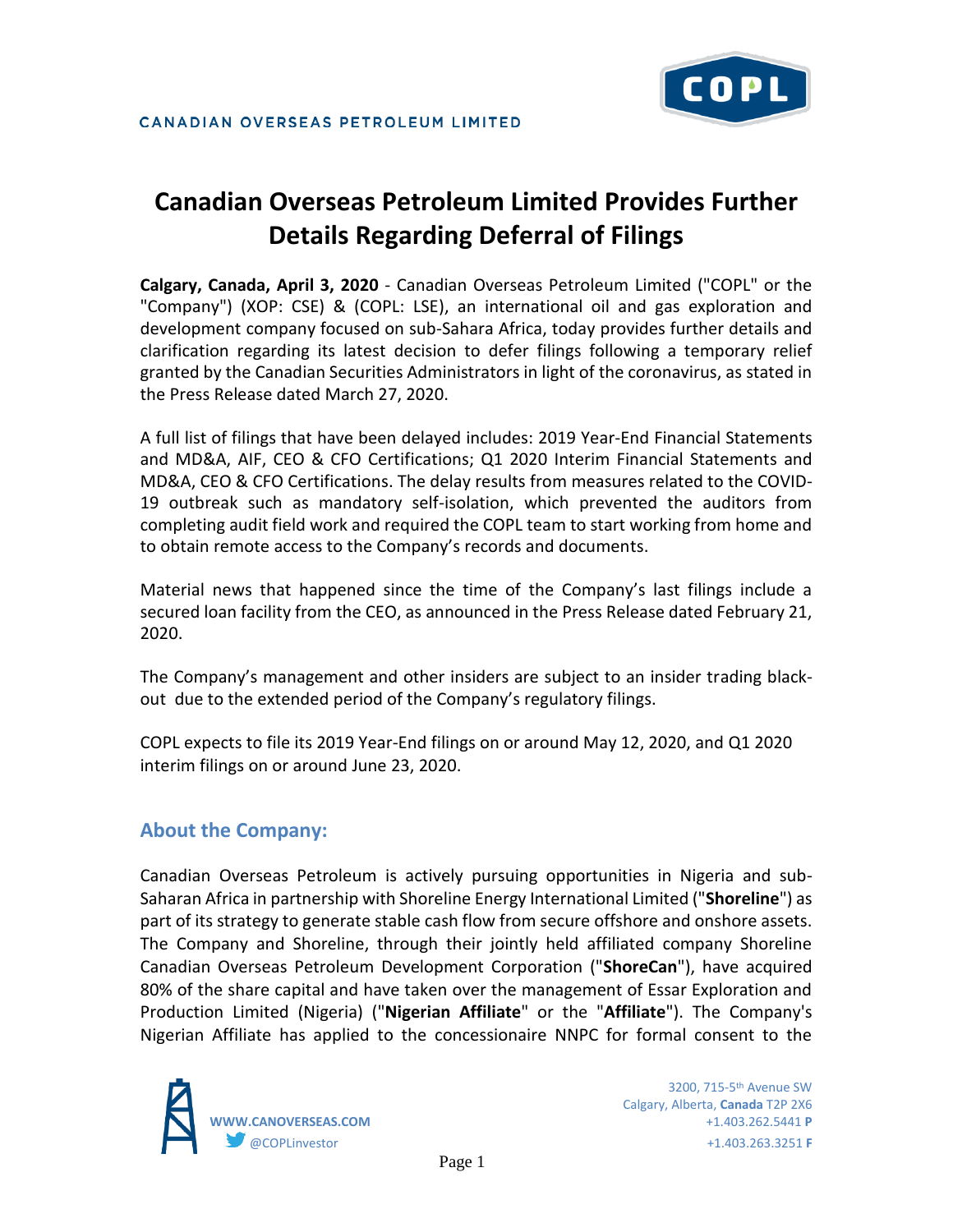change in control of the Nigerian Affiliate. The Affiliate holds an attractive oil appraisal and development project in shallow to mid-water offshore Nigeria on its 100% holding in OPL 226. Drilling of the first appraisal well is planned to commence in 2020. ShoreCan is continuing building a portfolio of exploration and development assets in sub-Saharan Africa. To date, ShoreCan has taken a position in Nigeria and has been indicatively awarded an exploration license onshore Mozambique in the 5th Licensing Round adjacent to the producing Pande-Temane Gas and light oil field complex.

### **For further information, please contact:**

#### **Mr. Arthur Millholland, President & CEO**

Canadian Overseas Petroleum Limited Tel: + 1 (403) 262 5441

#### **Cathy Hume**

CHF Investor Relations Tel: +1 (416) 868 1079 ext. 231 Email: cathy@chfir.com

#### **Charles Goodwin**

Yellow Jersey PR Limited Tel: +44 (0) 20 3004 9512 Email: copl@yellowjerseypr.com

The Common Shares are listed under the symbol "XOP" on the CSE and under the symbol "COPL" on the London Stock Exchange.

*This news release contains forward-looking statements. The use of any of the words "initial, "scheduled", "can", "will", "prior to", "estimate", "anticipate", "believe", "should", "forecast", "future", "continue", "may", "expect", and similar expressions are intended to identify forward-looking statements. The forwardlooking statements contained herein are based on certain key expectations and assumptions made by the Company, including, but not limited to, the ability to raise the necessary funding for continued operations, delays or changes in plans with respect to exploration or development projects or capital expenditures. Although the Company believes that the expectations and assumptions on which the forward-looking statements are based are reasonable, undue reliance should not be placed on the forward-looking statements since the Company can give no assurance that they will prove to be correct since forward-looking statements address future events and conditions, by their very nature they involve inherent risks and uncertainties most of which are beyond the control of Canadian Overseas Petroleum Ltd. For example, the uncertainty of reserve estimates, the uncertainty of estimates and projections relating to production, cost overruns, health and safety issues, political and environmental risks, commodity price and exchange rate fluctuations, changes in legislation affecting the oil and gas industry could cause actual results to vary materially from those expressed or implied by the forward-looking information. Forward-looking statements contained in this news release are made as of the date hereof and Canadian Overseas Petroleum* 



Calgary, Alberta, **Canada** T2P 2X6 **WWW.CANOVERSEAS.COM** +1.403.262.5441 **P** @COPLinvestor +1.403.263.3251 **F**